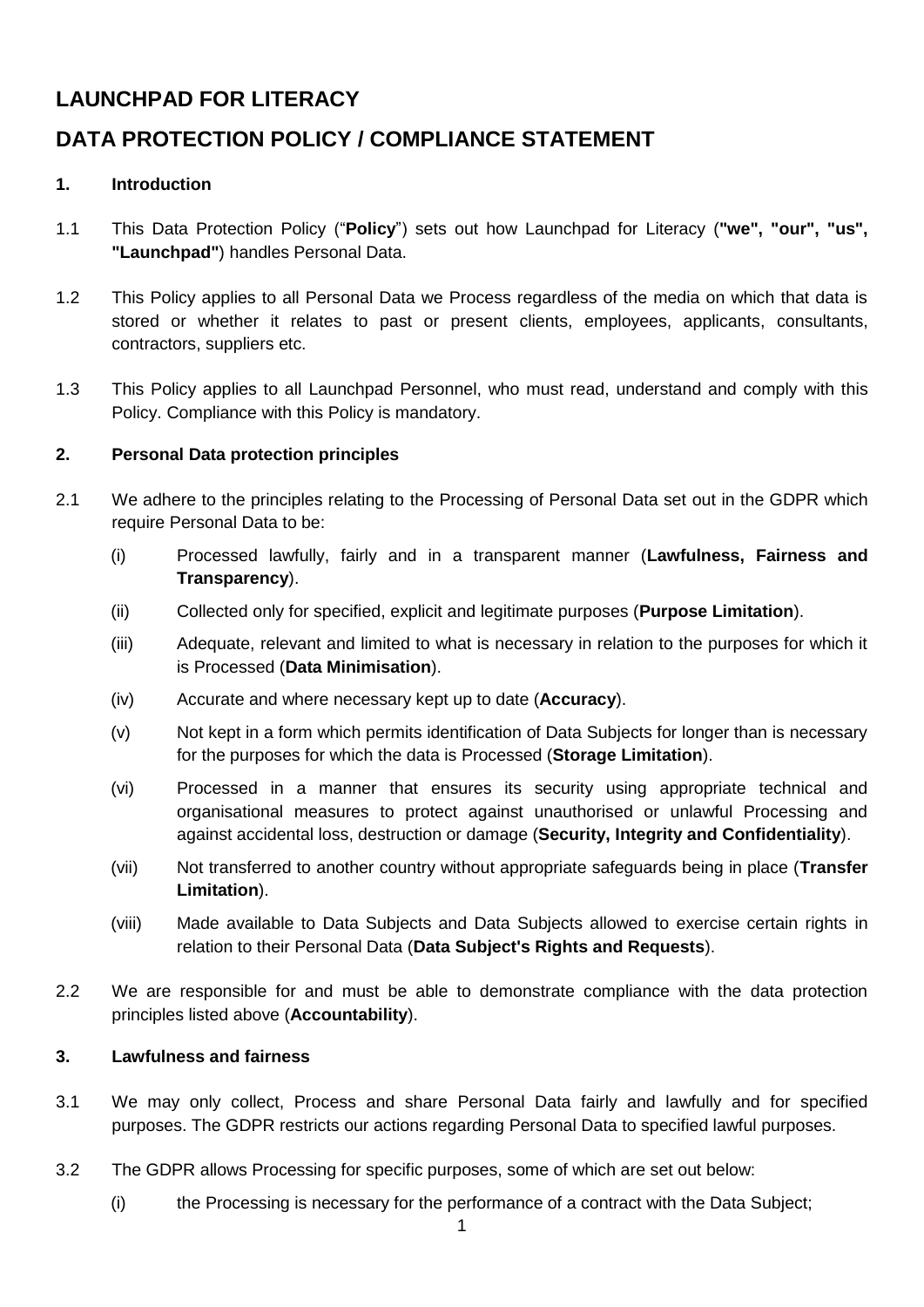- (ii) to meet our legal compliance obligations;
- (iii) the Data Subject has given his or her Consent;
- (iv) to protect the Data Subject's vital interests (to protect someone's life); and/or
- (v) to pursue our legitimate interests or those of a third party, but only where we use Personal Data in a way that the Data Subject(s) would reasonably expect and that has a minimal privacy impact. Where we rely on our legitimate interests as a lawful basis, the purposes must not prejudice the interests or fundamental rights and freedoms of Data Subjects. For example, if the Processing in question would cause unjustified harm to the Data Subject, our legitimate interests are likely to be overridden.

We will identify and document the legal ground being relied on for our Processing activities.

# **4. Consent**

- 4.1 In the majority of cases, we do not rely on Consent as our legal basis for Processing Personal Data. Instead we issue a Privacy Notice to individuals whose data we Process (please see section 5 below).
- 4.2 A Data Subject consents to the Processing of their Personal Data if they indicate agreement clearly either by a statement or positive action to the Processing. Consent requires a positive action, meaning that silence, pre-ticked boxes or inactivity are unlikely to be sufficient. If Consent is given in a document which deals with other matters, then the Consent must be kept separate from those other matters. Data Subjects must be easily able to withdraw Consent to Processing at any time and withdrawal must be promptly honoured.
- 4.3 Where relevant, we will need to keep records of all Consents so that we can demonstrate compliance with Consent requirements.

# **5. Transparency (notifying Data Subjects)**

- 5.1 The GDPR requires us to provide detailed, specific information to Data Subjects depending on whether the information was collected directly from Data Subjects or from elsewhere. Such information must be provided through appropriate Privacy Notices, which must be concise, transparent, accessible, and in clear and plain language so that a Data Subject can easily understand them.
- 5.2 We will maintain a GDPR-compliant Privacy Notice in a prominent position on our website and issue Privacy Notices to third parties directly, where practical.

# **6. Sensitive Personal Data and Criminal Convictions Data**

When Processing Sensitive Personal Data, we must comply with data protection legislation. We do not currently Process Sensitive Personal Data.

# **7. Purpose limitation**

Personal Data must be collected only for specified, explicit and legitimate purposes. It must not be further Processed in any manner incompatible with those purposes. We do not use Personal Data for new, different or incompatible purposes from that disclosed when it was first obtained unless the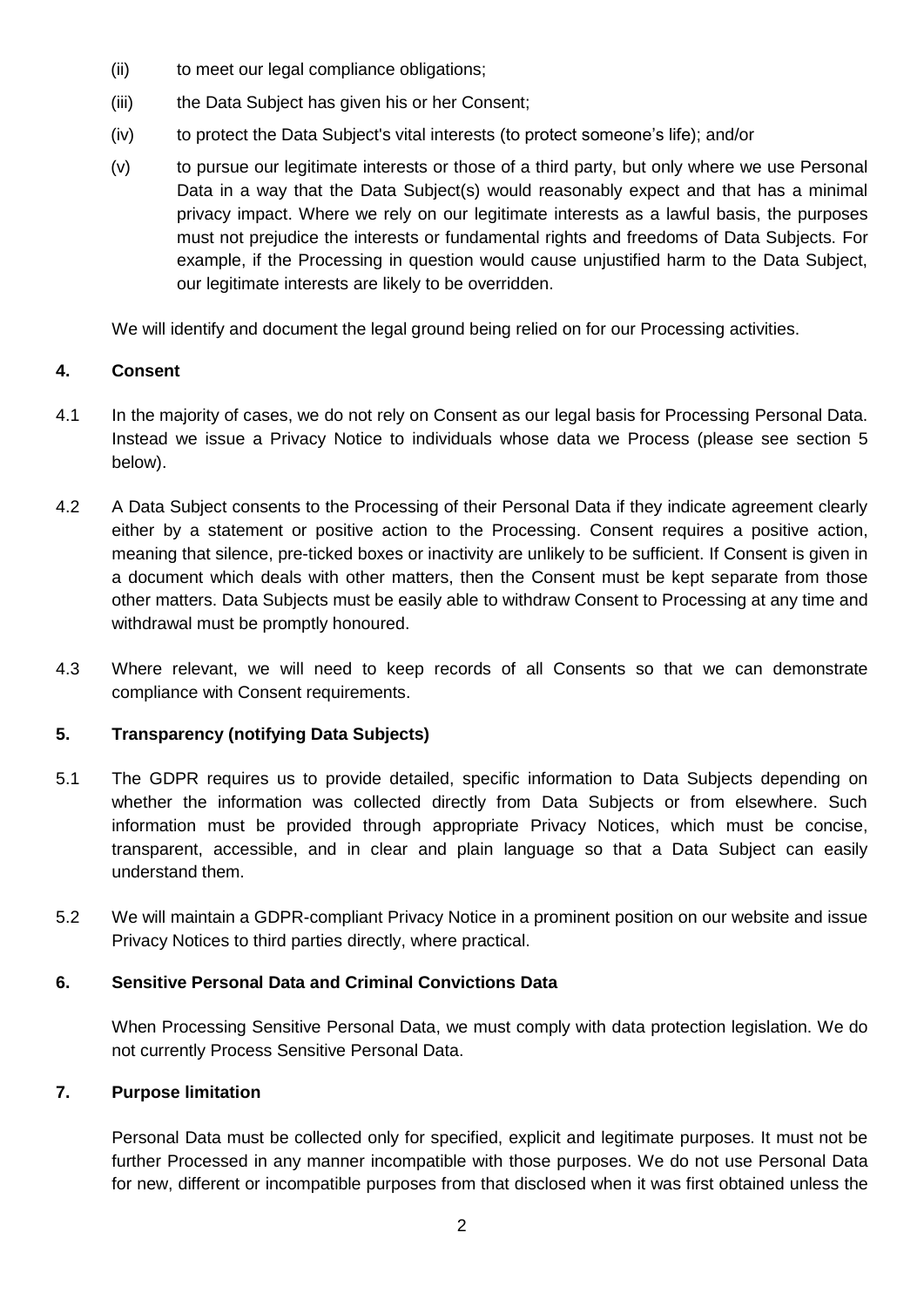new purpose is compatible with our original purpose and we have informed the Data Subject of the new purposes, or they have Consented (where necessary).

## **8. Data minimisation and storage limitation**

- 8.1 Personal Data must be adequate, relevant and limited to what is necessary in relation to the purposes for which it is Processed. Launchpad Personnel may only Process Personal Data when performing a job duty requires it.
- 8.2 It is important that when Personal Data is no longer needed for specified purposes, it is deleted or anonymised in accordance with our data retention policy.

### **9. Accuracy**

It is important that we ensure the Personal Data we use and hold is accurate, complete, kept up to date and relevant to the purpose for which we collected it. We must check the accuracy of any Personal Data at the point of collection and at periodic intervals afterwards.

## **10. Security, integrity and confidentiality**

## 10.1 **Protecting Personal Data**

- (i) Personal Data must be secured by appropriate technical and organisational measures against unauthorised or unlawful Processing, and against accidental loss, destruction or damage. We will develop, implement and maintain safeguards appropriate to our size, scope and business, our available resources, the amount of Personal Data that we own or maintain on behalf of others and identified risks (including use of encryption where applicable). We will regularly evaluate and test the effectiveness of those safeguards to ensure security of our Processing of Personal Data.
- (ii) When sending documents that contain Personal Data by post, we ensure the envelope or packaging is well-sealed and we mark the front with "*Strictly private and confidential*" and ensure any USB sticks or discs containing Personal Data are password protected and send the password by alternative means.

## 10.2 **Security measures for electronic records**

- (i) We shall ensure that all Launchpad devices have adequate protection against malicious software and/or viruses. We do not install software onto Launchpad devices without such software first being checked for viruses by our IT support.
- (ii) All devices containing Personal Data are password protected. **We do not write down passwords or disclose them to anyone else.**
- (iii) We do not allow personal devices to be used for work purposes.
- (iv) We ensure Launchpad devices are locked when the device is left unattended.
- (v) Access to electronic records containing Personal Data is restricted to Launchpad Personnel for whom access is necessary.

### 10.3 **Security measures for manual records**

(i) All manual records containing Personal Data must be kept securely.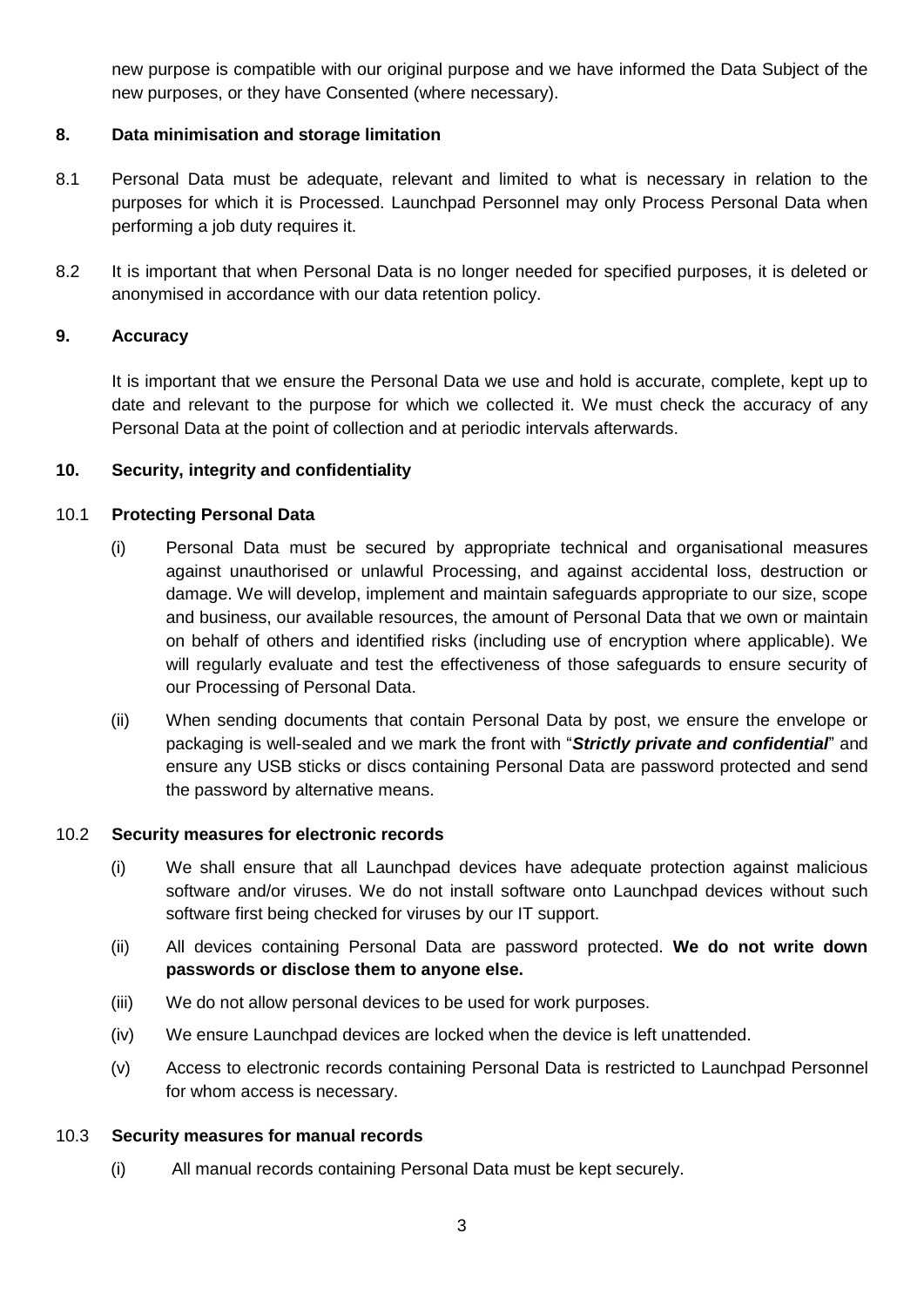- (ii) Access to manual records containing Personal Data should be restricted to Launchpad Personnel for whom access is necessary.
- (iii) When destroying documents in accordance with our data retention policy or otherwise, we ensure such documents are shredded without delay.

## 10.4 **Telephone enquiries**

If we receive telephone enquiries we are careful about disclosing any Personal Data held by us. In particular we:

- (i) check the caller's identity to make sure that information is only given to a person who is entitled to it; and/or
- (ii) suggest that the caller put their request in writing if we are not sure about the caller's identity and where their identity cannot be checked over the phone.

## 10.5 **Reporting a Personal Data Breach**

- (i) The GDPR requires Data Controllers to notify *certain* Personal Data Breaches to the Information Commissioner's Office ("**ICO**") and, in certain instances, to the Data Subject.
- (ii) If we know or suspect that a Personal Data Breach has occurred, we investigate this in a timely manner and preserve all evidence relating to the potential Personal Data Breach. If we decide the breach needs to be notified to the ICO and/or the individual, this must be done within 72 hours of us becoming aware of the breach.
- (iii) We shall then take all reasonable steps to mitigate the risk of the Personal Data Breach causing any further damage including but not limited to:
	- **EXT** if relevant, contacting the unintended recipient to request deletion of the relevant document/e-mail and for confirmation of deletion;
	- deciding whether the Personal Data Breach needs to be notified to the ICO based on all the circumstances, including whether the breach is likely to present a risk to the Data Subject's rights and freedoms;
	- deciding whether the Personal Data Breach needs to be notified to the Data Subject based on all the circumstances, including whether the breach is likely to result in a high risk of adversely affecting the Data Subiect's rights and freedoms; and
	- investigating the causes of the breach and how the risks of such incidents happening again can be reduced.

### **11. Data Subject's rights and requests**

- 11.1 Data Subjects have rights when it comes to how we handle their Personal Data. These include rights to:
	- (i) withdraw Consent to Processing at any time;
	- (ii) receive certain information about our Processing activities;
	- (iii) request access to their Personal Data that we hold;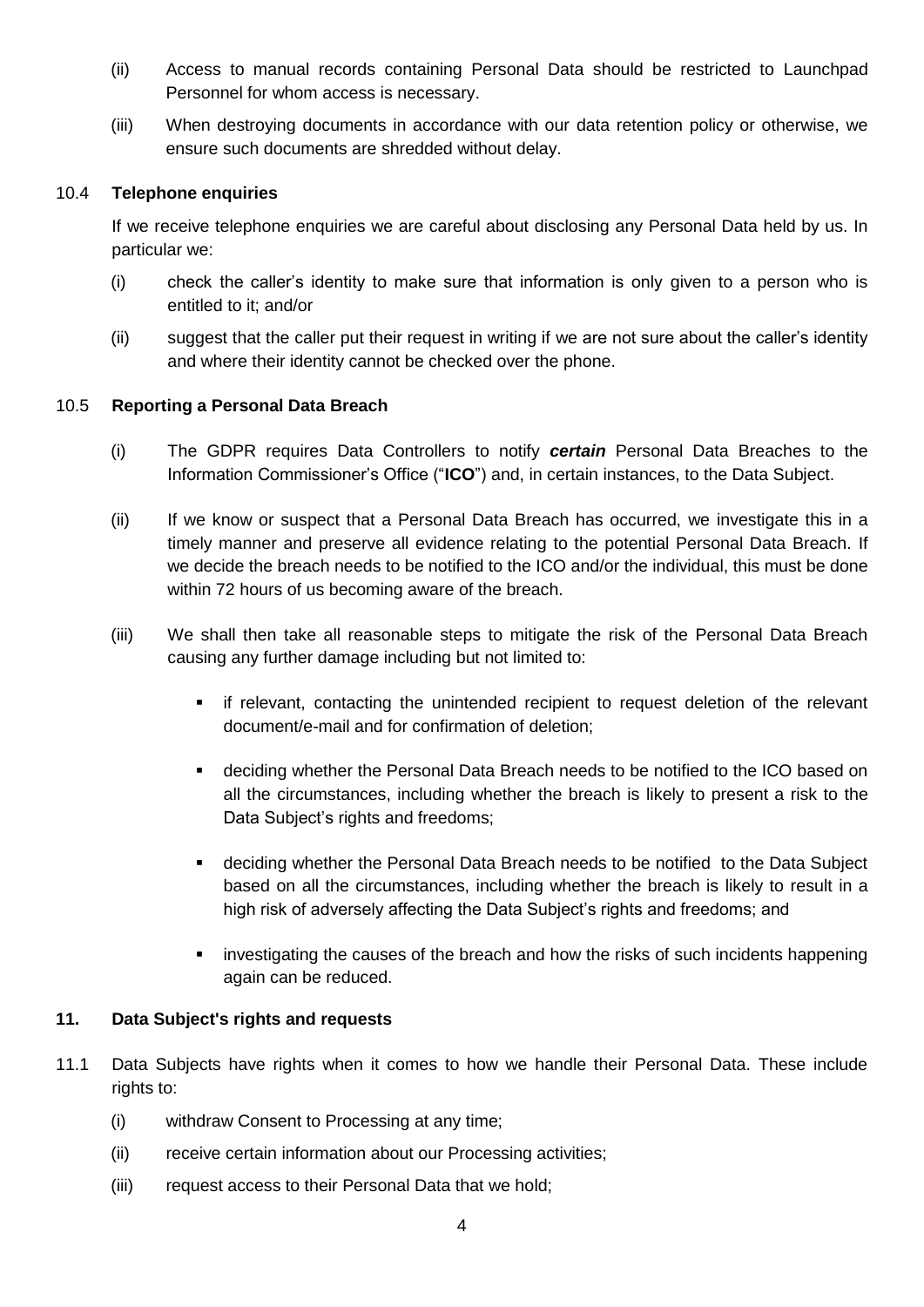- (iv) prevent our use of their Personal Data for direct marketing purposes;
- (v) ask us to erase Personal Data if it is no longer necessary in relation to the purposes for which it was collected or Processed or to rectify inaccurate data or to complete incomplete data;
- (vi) restrict Processing in specific circumstances;
- (vii) challenge Processing which has been justified on the basis of our legitimate interests;
- (viii) prevent Processing that is likely to cause damage or distress to the Data Subject or anyone else;
- (ix) be notified of a Personal Data Breach which is likely to result in high risk to their rights and freedoms;
- (x) make a complaint to the ICO; and
- (xi) receive or ask for their Personal Data to be transferred to a third party in a commonly used and machine readable format.
- 11.2 If we receive such a request from a Data Subject, we follow the below procedure:
	- (i) upon being notified of the request, take steps to investigate the identity of the individual making the request, with the assistance of relevant Launchpad Personnel;
	- (ii) upon satisfaction that the Personal Data being requested relates to the individual wishing to exercise his or her rights, confirm to the individual that Launchpad is progressing such request;
	- (iii) liaise with relevant Launchpad Personnel to identify the relevant Personal Data;
	- (iv) check whether any other individuals' rights and freedoms will be compromised by complying with the request, including whether any Personal Data needs to be redacted; and
	- (v) consider whether the request must be complied with in the context of Launchpad's other legal obligations and, if so, provide the information to the Data Subject or confirm to the Data Subject the request has been complied with.

We must comply with requests by Data Subjects to exercise the above rights without undue delay and in any event within one month of receiving the request and can only charge a fee in certain circumstances if the request is manifestly unfounded or excessive. In certain situations, we may refuse to comply with a request if it is excessive, but must explain the reason for the refusal to the individual and inform him or her of their right to complain to the ICO.

# **12. Accountability**

### 12.1 **Record keeping**

The GDPR requires us to keep full and accurate records of our data Processing activities.

These records should include, at a minimum, the name and contact details of the Data Controller, clear descriptions of the Personal Data types, Data Subject types, Processing activities, Processing purposes, third-party recipients of the Personal Data, Personal Data storage locations, Personal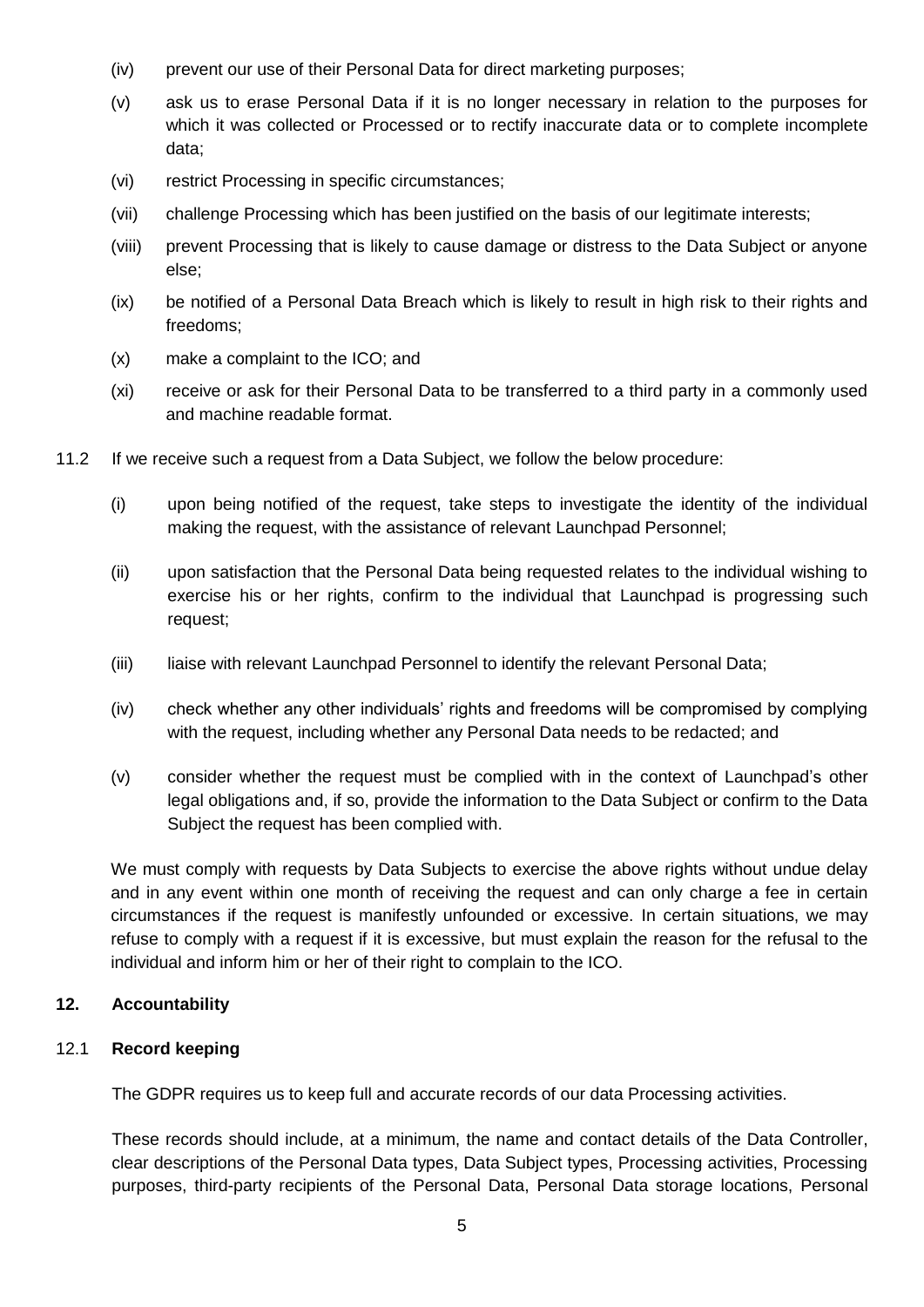Data transfers, the Personal Data's retention period and a description of the security measures in place.

# 12.2 **Privacy By Design and Data Protection Impact Assessments**

We are required to implement a concept called "Privacy by Design" when Processing Personal Data. This involves implementing appropriate technical and organisational measures in an effective manner, to ensure compliance with the GDPR.

When implementing such measures, we will take account of the following:

- (i) the cost of implementation;
- (ii) the nature, scope, context and purposes of Processing; and
- (iii) the risks of varying likelihood and severity for rights and freedoms of Data Subjects posed by the Processing.

When implementing major new systems within Launchpad, or carrying out the large scale Processing of Sensitive Personal Data, we must carry out a "Data Privacy Impact Assessment". This involves identifying and reducing risks associated with Processing Personal Data.

Such Data Privacy Impact Assessments must include:

- (i) a description of the Processing, its purposes and our legitimate interests if appropriate;
- (ii) an assessment of the necessity and proportionality of the Processing in relation to its purpose;
- (iii) an assessment of the risk to individuals; and
- (iv) the risk mitigation measures in place and demonstration of compliance.

### 12.3 **Direct marketing**

We are subject to certain rules and privacy laws when marketing to third parties.

For example, a Data Subject's prior consent is required for electronic direct marketing (e.g. by email). The limited exception for existing clients known as "soft opt in" allows organisations to send marketing texts or emails if they have obtained contact details in the course of a sale to that person, they are marketing similar products or services, and they gave the person an opportunity to opt out of marketing when first collecting the details and in every subsequent message.

The right to object to direct marketing must be explicitly offered to the Data Subject in an intelligible manner so that it is clearly distinguishable from other information, such as an "opt-out" link on all electronic communications.

A Data Subject's objection to direct marketing must be promptly honoured. If a client opts out at any time, their details should be suppressed as soon as possible. Suppression involves retaining just enough information to ensure that marketing preferences are respected in the future.

#### **13. Implementation**

We will regularly review this policy and our data protection practices more generally.